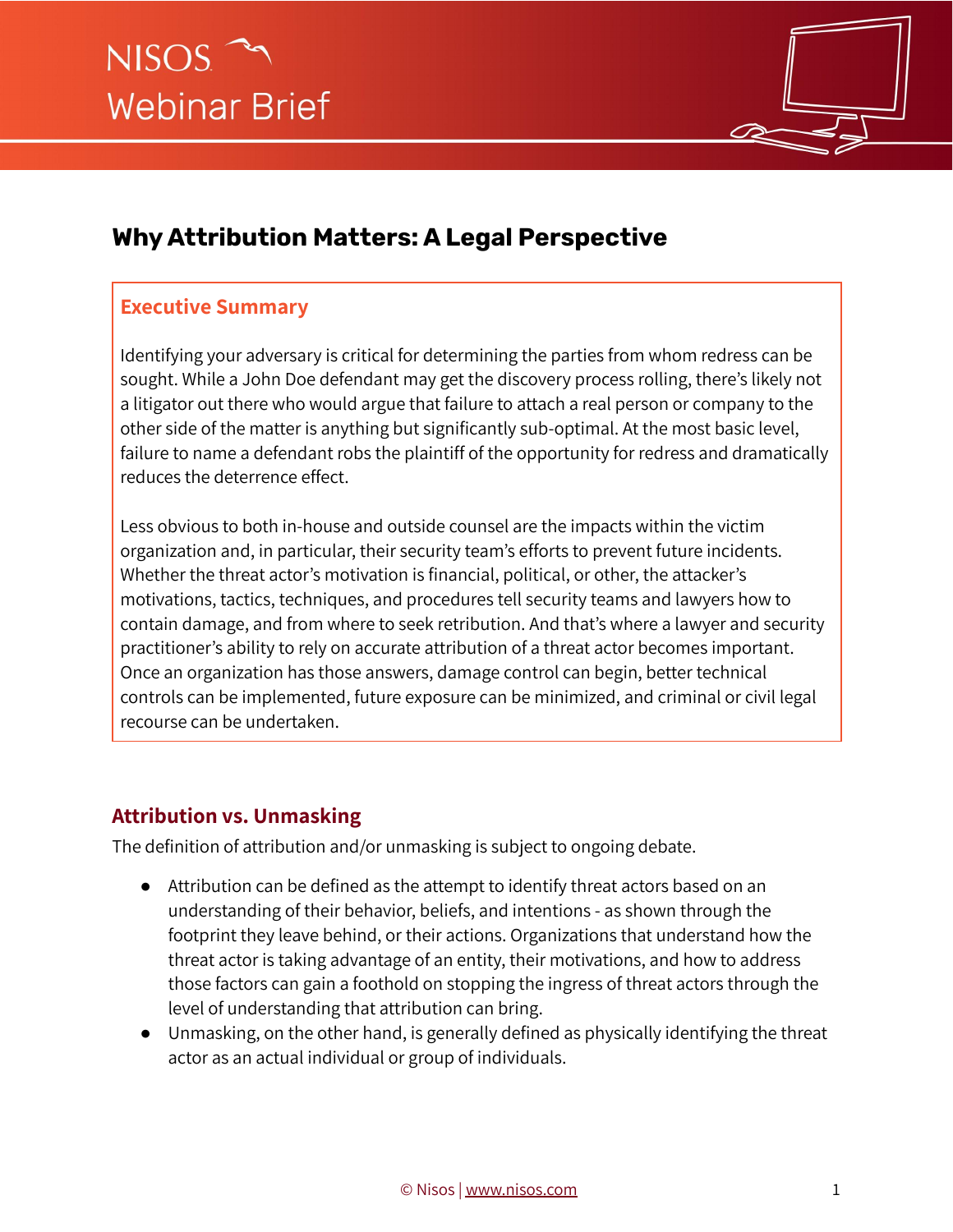Attribution is also influenced and defined by the value of the potential universe of outcomes. If an organization is facing an ongoing and unresolved threat, immediate value can be gained by attributing or unmasking. Context around how and why attackers are perpetrating crimes against an organization is important to implement the proper technical controls. Law enforcement generally doesn't care when a certain organization is targeted for cyber-crime purposes. However, technical controls alone may not be enough. In cases of economic or business impact, stronger measures of attribution and unmasking may be necessary in order to pursue civil lawsuits or retribution against named individuals.

### **Different Perspectives of Security Leaders: Define the Scope**

Security executives often make decisions based upon resources and results. Security leaders generally fall into two categories:

- Leaders who are compliance, governance, and risk focused
- Those who are investigations, response, and intelligence focused

In many cases, security leaders do not care who is attacking them; they simply want to maintain confidentiality, integrity, and availability of information. And, of course, they want to stop the attack. Others want to build relationships with international law enforcement entities to ensure the perpetrators are identified and do not continue their attacks.

Regardless of the path, security leaders need to determine the scope of the investigation to achieve an appropriate outcome.

- If an organization has a business email compromise issue, the response may not warrant anything beyond the implementation of simple technical controls.
- If an organization has insiders or associates of insiders manipulating its stock price, the impact on brand reputation and the potential for lawsuits may warrant aggressive attribution and unmasking of the individuals responsible for the activity.

### **Legal Leaders have a Different Perspective**

In general, legal counsel will initially focus on the tactics and techniques of the perpetrators and the impact of the crime on the organization. Unmasking the attacker is not always a priority, but knowing how they operate is almost always relevant. The initial findings will influence how far to take the investigation. For example, if an organization has experienced a ransomware attack and the organization (or their insurance company) is inclined to pay the ransom, it's beneficial to have research to validate the attackers have a record of decrypting the victim's data upon payment.